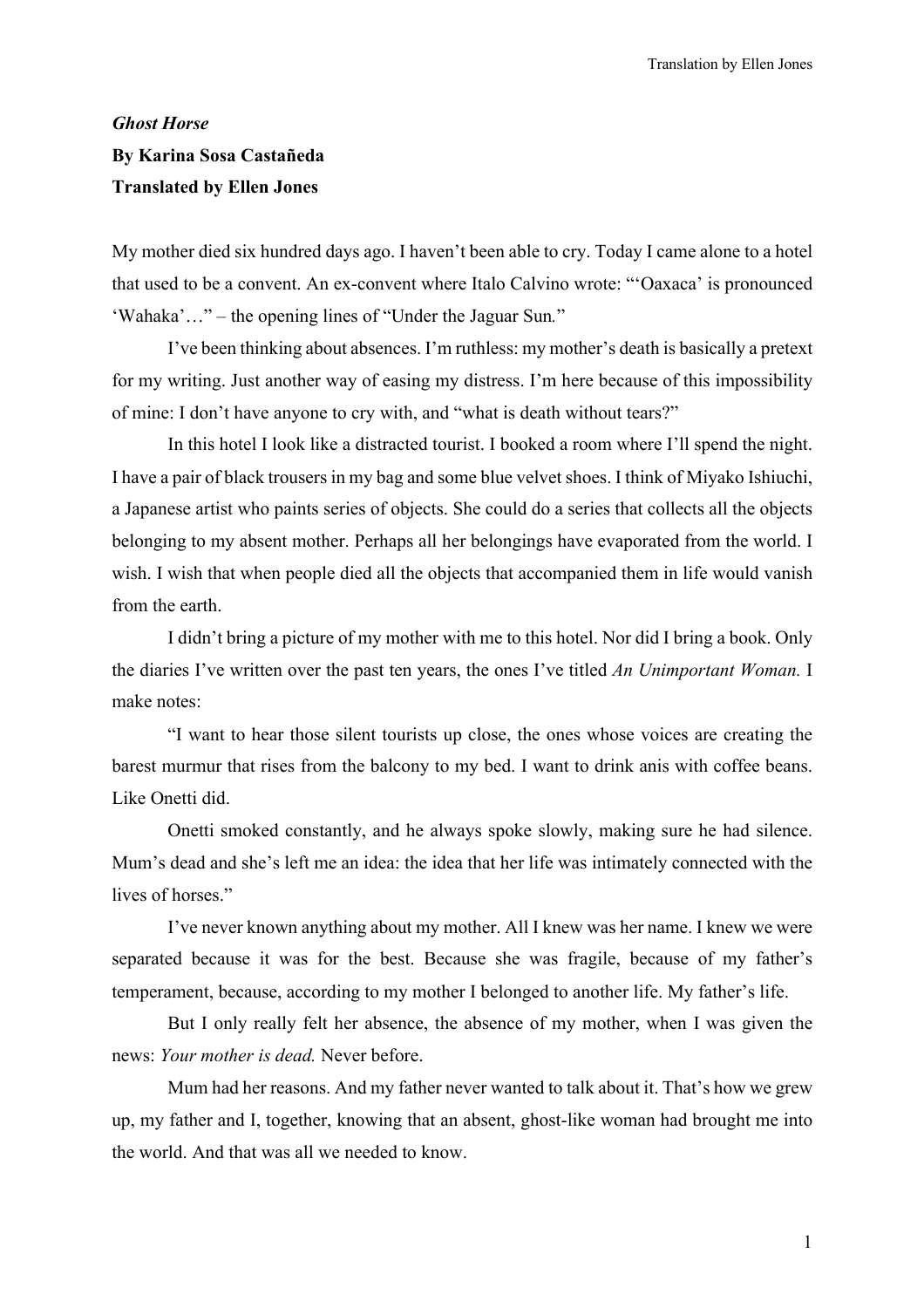I'd like to say that I'm going to have a cigarette and put up a sign that reads: Gone out. But smoking isn't permitted in this hotel. And besides, no one's going to come looking for me. Especially not here. I write a phrase of Onetti's down in my diary: "It's true that I don't know how to write, but I write about myself."

\*\*\*

## Curzio Malaparte, *Sangue:*

"What has most made me uneasy, ever since I was three or four years old, was a sense of being surrounded by mysterious objects. From morning till night, every time I opened my mouth it was to ask for some mystery to be explained: 'Who made the wall? Who made the horse? Who made the car? Who made the sky?""

\*\*\*

The first time I thought properly about following the horses' trail was the day that N disappeared from my life forever.

Perhaps N is a ghost. I say this to console myself. But I know I'm lying. It's clear N exists: he has a body, he moves through the world, like those images in my memory of horses curled up asleep on the stones, their breath warm, that's who, like some distant echo, N's voice and hands come and go between my memory and empty space.

In my insignificant notebooks there are a few things about N. But his absence seems heavier than him.

My diary contains poems I've copied from old books, quotations from things I've read, photographs, cuttings, words, notes, shopping lists, to do lists, wish lists, lists of birthdays, lists of phone numbers. Addresses for people I no longer see.

My father hates lists. He says they serve no purpose in the world. I make lists to wind my father up. I wind him up in secret.

My father, like most of the rest of the world, knows nothing about me.

\*\*\*

Can someone who inhabits you briefly, for barely a moment, exist in you for the rest of eternity?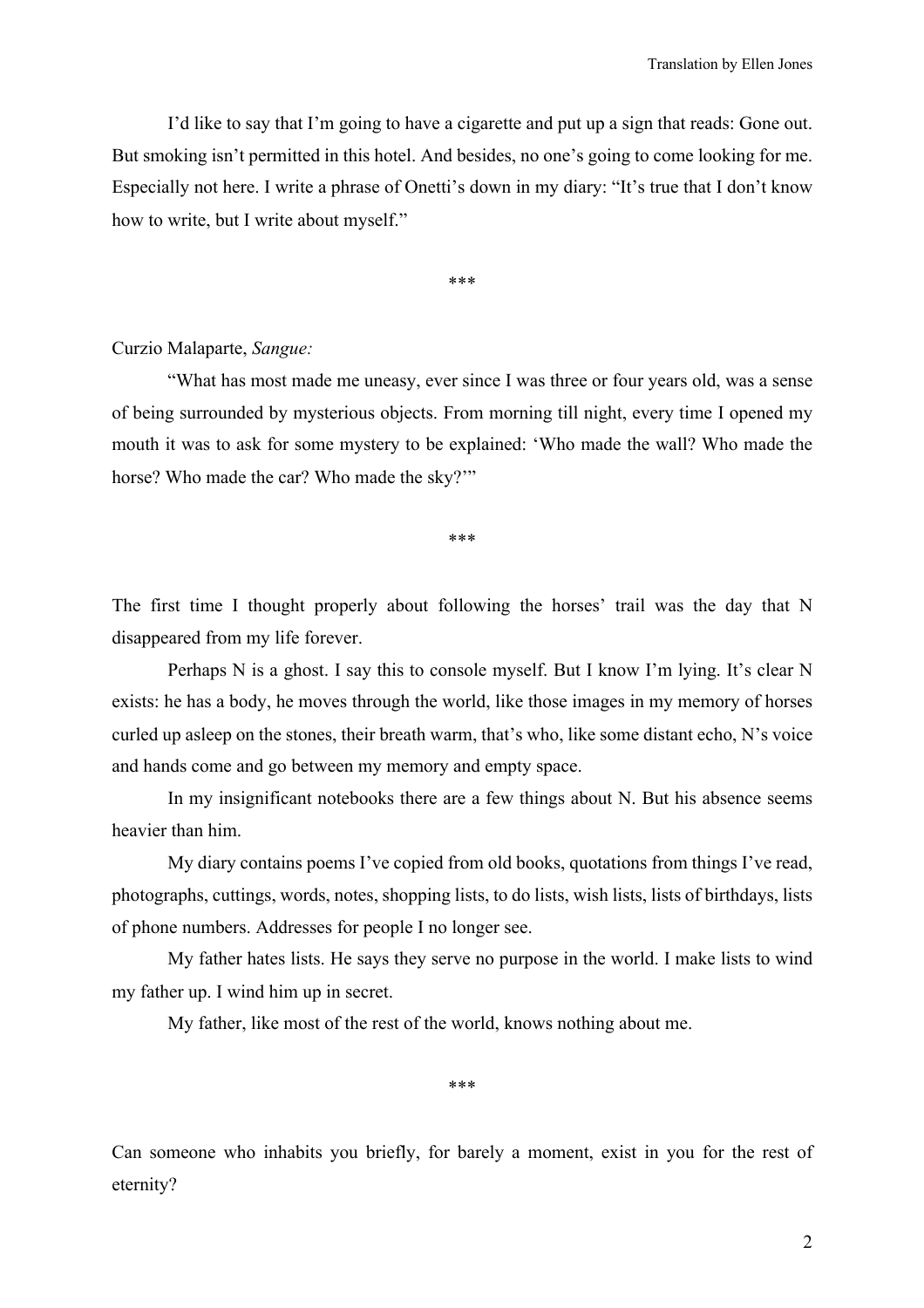\*\*\*

I think N shares a birthday with Sándor Márai. I'm always reading Sándor Márai's diaries. I think of his final years, suffering his wife Lola's slow agony. I think about the day when Sándor Márai decided to kill himself, about how you come to the realisation that today is the day.

I don't want to understand Sándor Márai. I think of him walking through Vérmező Park while his driver smokes in the street. Márai would go into a café to read some newspaper or other and sit quietly.

Outside, the driver and his horses await him. The driver's horse is practically motionless, like an old mountain of black velvet stones.

A horse is also a pile of black velvet stones awaiting movement.

\*\*\*

It's been days since my father started eating dinner in silence. Sometimes I lie to him. I tell him I've almost got enough money to get out of this country. My father makes an enthusiastic face and says there's no need to save up, I can go wherever I want, that that's what he's worked for.

*You deserve everything. You'll see*, he says and then I tell him more lies. I talk about Kevin. My father likes the idea of Kevin by my side for the rest of my life. That's what I tell him. I lie repeatedly, to make my father happy.

My father has no idea about my search. He doesn't know I've been nosing around, asking questions about the dead, ghosts, lies, horses…

I want to impose a long sentence that will shake him. That will make my father summon up the courage to give me an answer. Any answer.

\*\*\*

## *Do you like horses? Your mother loved horses.*

The man who accompanied my mother for the last twenty years of her life says this to me. I think about how they met. I think about it in this brief instant. I can smell paraffin, we're at a wake that's too big, the carpet is the colour of human blood. In another room there is apple cake, coffee and chocolates, gifts for those attending the vigil. I think of the Ganges, of food stalls and death floating in the water. I feel like I might vomit. I'm drugged. I took a Lexapro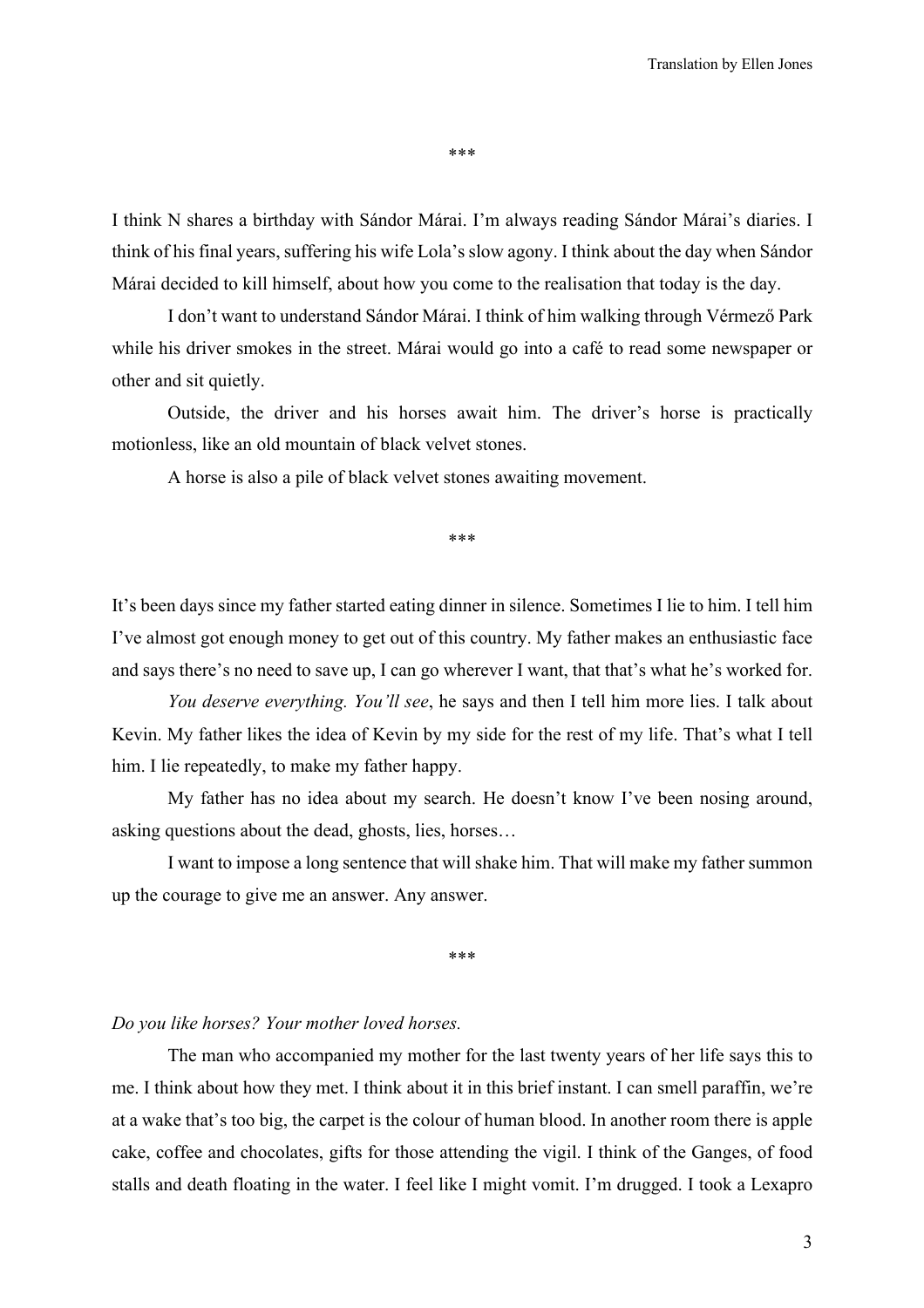before I came – I've taken it a few times. I feel like I might pass out any second but something inside me resists.

I look at that man, at my mother's widower, and I know he is not a ghost. His words are slurred. He can barely speak to me, and I try not to hear him. His green eyes and the stiff body. What brought them together? A television actor and my mother.

I think about this man's tears. Who was my mother? What is a horse in the world? What is a horse to me? A horse in the world…

In her coffin, my mother looked like a sweet woman. Her eyes were closed. I would have liked those eyes to look at me. Her clasped hands reminded me of my own hands. Her black dress looked like it belonged on a solemn old lady.

What did that small woman, always ill, always breathless and nervous, have to do with horses?

\*\*\*

When I finished university and returned home, Dad insisted I go and live with him. I did, for a week, while I found a new flat.

On 15 September, I moved to Calle Hidalgo. It wasn't necessary to hire movers. I gave away the books I'd bought during my four years at university, mostly to friends, though I left some for the new tenant – an odontology student, according to the owners. All I kept was an oldish edition of Boccaccio's *Decameron.* That and my clothes. My old black boots.

How many objects can you take home in a suitcase?

What objects would you take with you to a desert island, in Oaxaca?

A book, some boots, and a coat.

\*\*\*

It was quite rainy, that September in Oaxaca. Three weeks and I still didn't know what I was doing there.

Some nights, that first month, I'd wake up thinking I was in my flat in the other city.

I'd think about the old mirror facing the bed, missing the yellow light cast by the lamp I'd bought in an antiques shop shortly after arriving in the city. I was twenty-three back then.

In the student flat I had there, I felt like I was in a cave. There was damp in the walls. I liked my room, and the narrow living-dining area with a new sofa bed I sometimes slept on.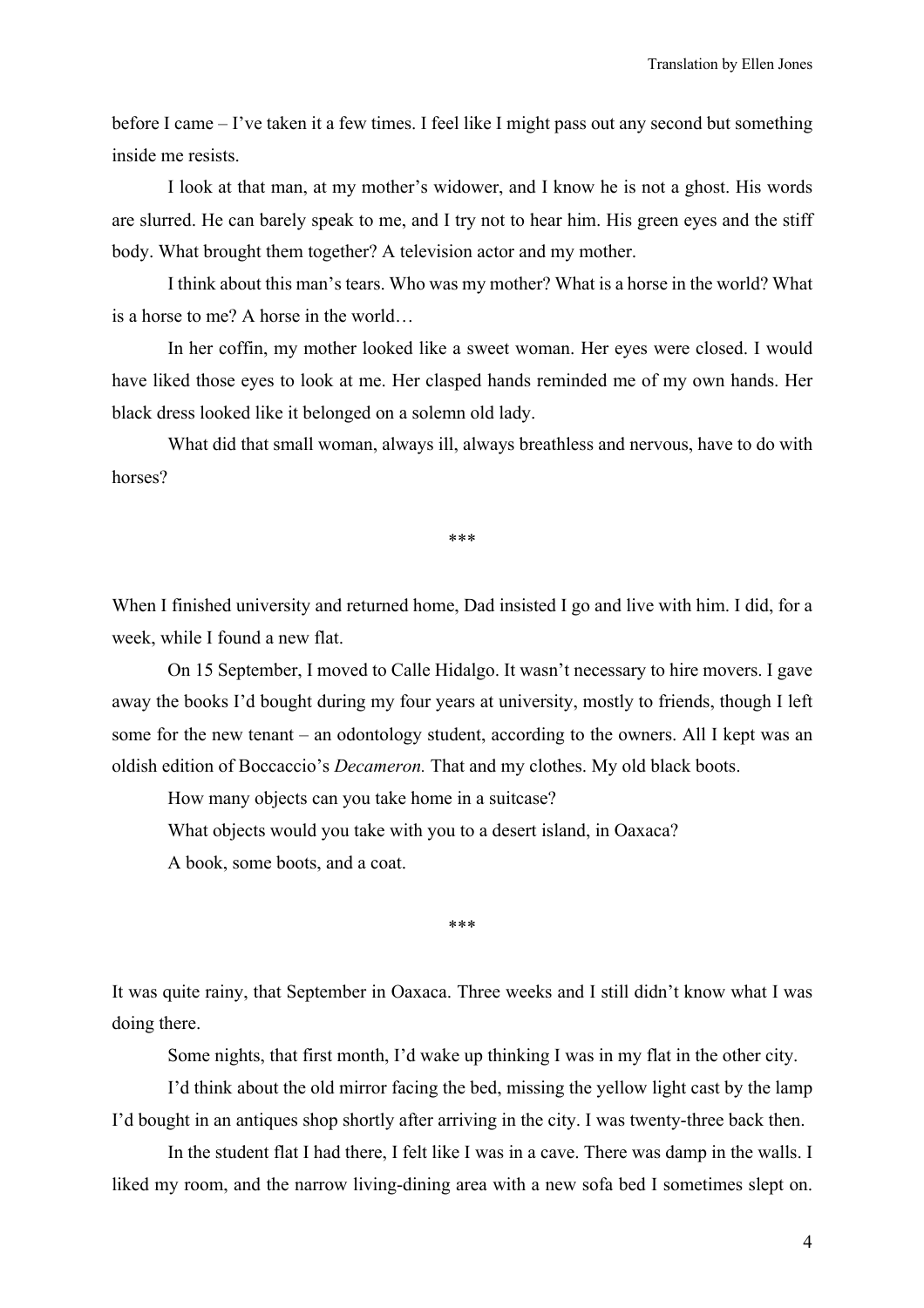Kevin slept on it too, on other occasions. I remember I'd bought, in addition to the lamp, a couple of pillows, spoons, plates, a (cheap, rickety) bookcase with three shelves and a blue plastic curtain to separate the shower from the toilet.

I liked that place, where sometimes I'd display flowers. Where smoking wasn't prohibited, although I didn't smoke.

I liked that it was a house inside another house: down the stairs, at the end of a corridor decorated with artificial plants, lived the owners.

I liked being somebody else, between those blue walls.

In Oaxaca, in that large, well-lit flat where I could smell the lemon tree from the courtyard at night, I missed my cave, the damp, being an outsider in a city where everyone is a ghost, where everyone is always alone. I missed that: not belonging.

\*\*\*

March, and I was trying to make everything feel normal. It occurred to me I should try to find an escape route.

The office, where I had started work thanks to a recommendation from a friend of my father's, was an air-conditioned building with ten small cubicles in which each of the young architects replicated the idea of home designed expressly for the survivors of this ruined country.

I'd been there for six months, my new life.

The guayacanes were flowering, those yellow trees that bathe everything in a bright light. I thought about Kyoto. I discovered that a few streets from my flat there was a silent library whose courtyard had a bougainvillaea canopy that caught all the whispers from outside.

There was a section on entomology, another on gothic art, another on Italian painters. It was like entering an infinite labyrinth. I thought about Alexandria.

I wasn't interested in building a social life, but I sometimes went drinking in La Independencia bar. I could pass for someone else there. There, nobody asked questions. Everyone was doing their own thing, drinking cheap drinks and eating simple snacks – pickled sausage, nondescript fried food – and singing Sinaloan banda. You could go off the rails there and the next day nobody would say a word about it.